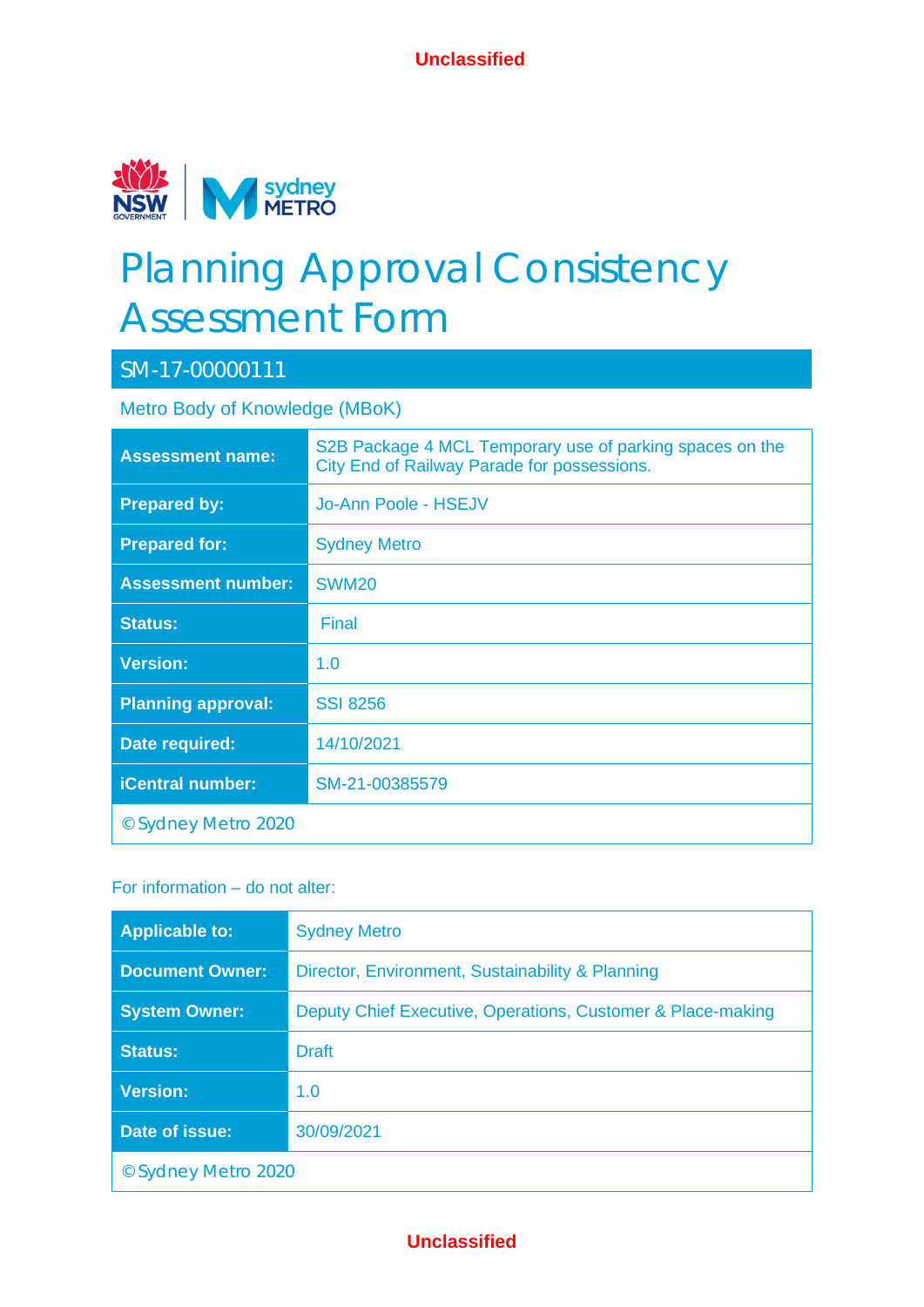

#### Metro Body of Knowledge (MBoK)



(Uncontrolled when printed)

# **Table of contents**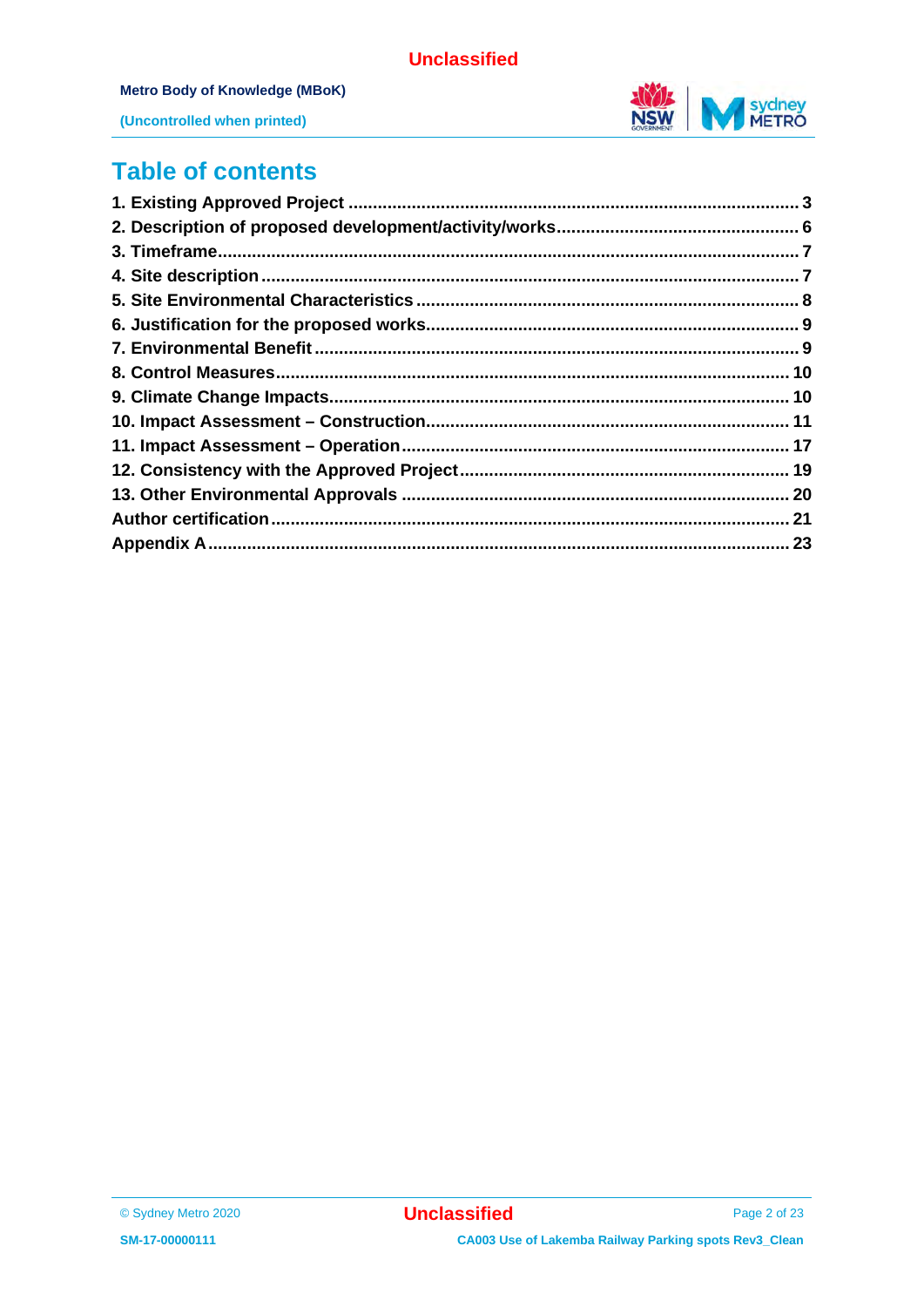#### **Metro Body of Knowledge (MBoK)**



The Planning Approval Consistency Assessment Form should be completed in accordance wit[h SM-17-00000103 Planning Approval Consistency](https://icentral.tdocs.transport.nsw.gov.au/otcs/cs.exe/app/nodes/3843028)  [Assessment Procedure.](https://icentral.tdocs.transport.nsw.gov.au/otcs/cs.exe/app/nodes/3843028)

#### **1. Existing Approved Project**

Planning approval reference details (Application/Document No. (including modifications)):

SSI 8256 Sydney Metro City & Southwest – Sydenham to Bankstown (S2B)

Mod 1 Revised station design for Bankstown Station

Date of determination:

Infrastructure Approval date 12 December 2018

Modification 1 Approval date 22 October 2020

Type of planning approval:

Critical State Significant Infrastructure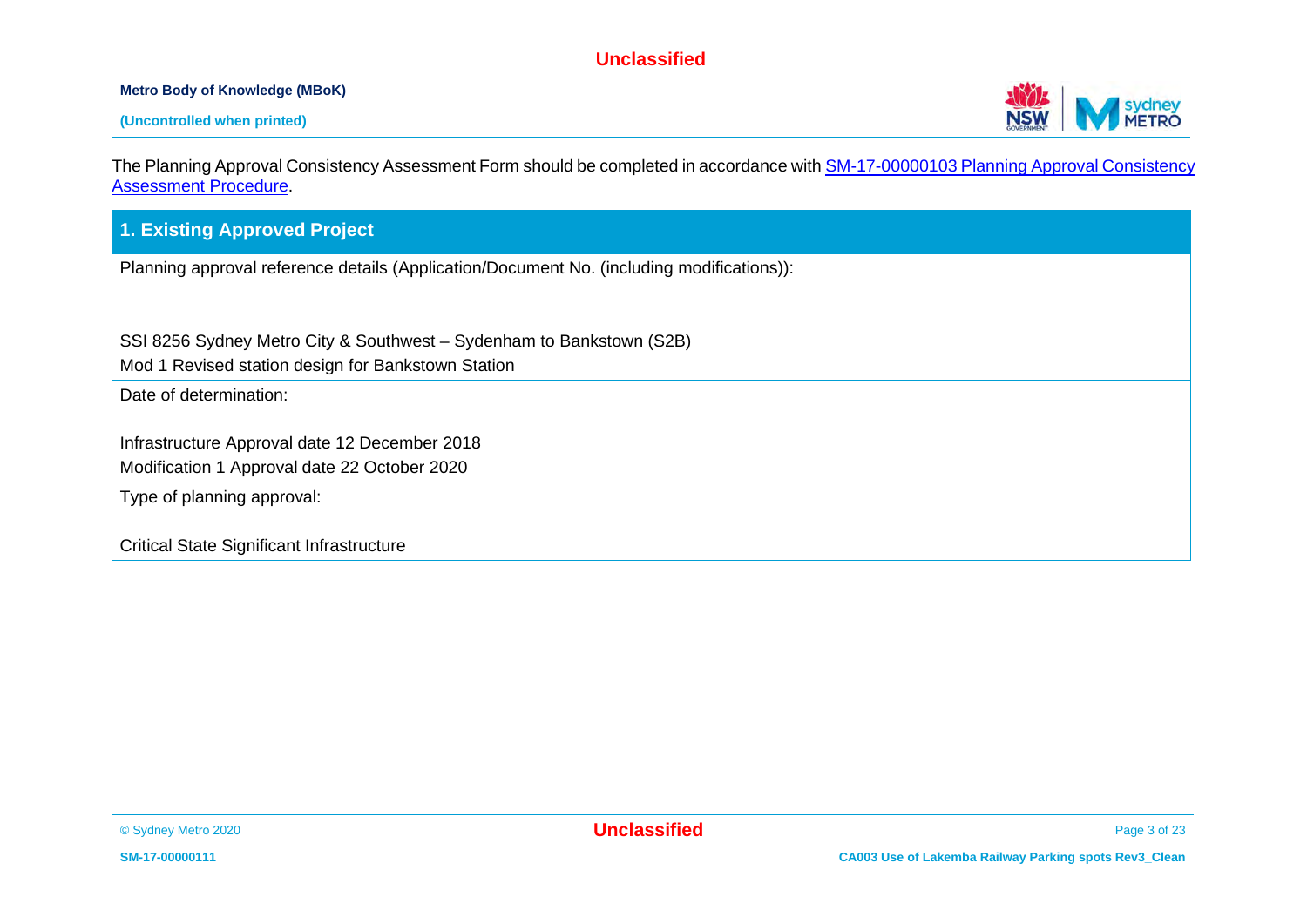**Metro Body of Knowledge (MBoK)**



Description of existing approved project you are assessing for consistency:

The Marrickville, Canterbury and Lakemba Station Upgrades (MCL) is one of the stages of the Sydenham to Bankstown upgrade (herein referred to as the Southwest Metro (SWM) Project) as described in the project's delivery strategy. The MCL upgrades to Sydney Metro standards correspond to work package No. 4 which are being undertaken by Haslin / Stephen Edwards Joint Venture (HSE JV).

#### **Station Upgrades**

Below is a description of the construction scope for the Lakemba Station:

- Refurbish and repurpose rooms of existing platform buildings;
- Refurbish concourse area:
- Construction of the Sydney Metro Services Building adjacent to Railway Parade;
- Regrade platform as per SM's requirement and provide drainage, platform screen doors, platform edge screens and mechanical gap fillers to Platform 1 and 2;
- New cabling and containment for LV services and lighting;
- Installation of new glass screens to existing concourse and footbridge;
- Provide new landscaped plaza at Railway Parade including additional bicycle hoops and feature paving;
- Installation of new vertical protection screens to both sides of the existing Haldon Street Bridge:
- Minor refresh of existing entry concourse stairs;
- Installation of new CSR cable route; and
- Installation of security fencing.

This Planning Approval Consistency Assessment has been produced to assess potential impacts of temporary commuter car space closures associated with Lakemba station to Sydney Metro standards, and to determine whether those impacts can be appropriately managed under the current Conditions of Approval, Revised Environmental Mitigation Measures, management plans, procedures and strategies.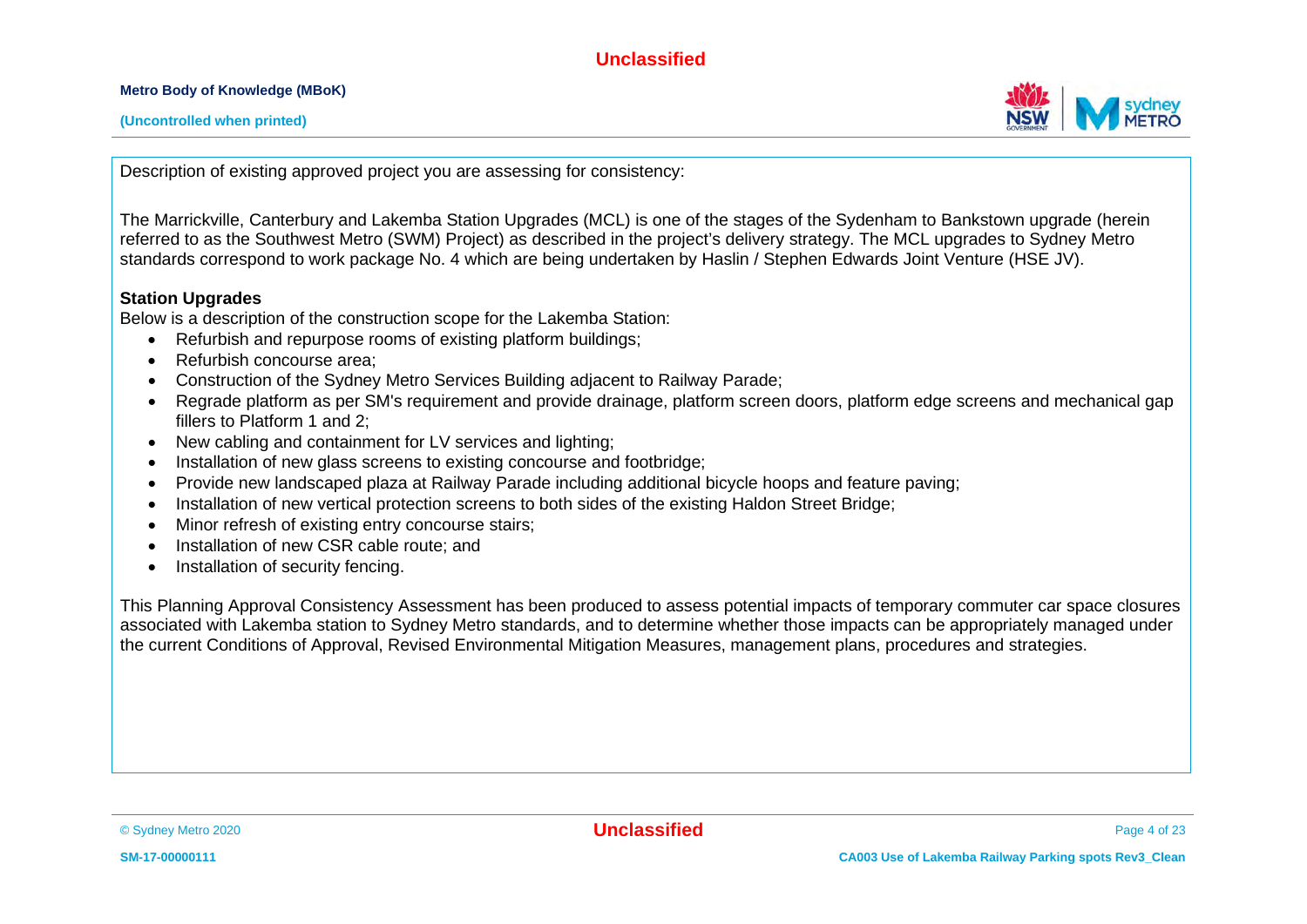#### **Metro Body of Knowledge (MBoK)**

Relevant background information (including EA, REF, Submissions Report, Director General's Report, MCoA):

- The Sydney Metro City & Southwest Sydenham to Bankstown State Significant Infrastructure Assessment (SSI 8256), dated 12th December 2018
- The Sydney Metro City & Southwest Sydenham to Bankstown Environmental Impact Statement , dated 7th September 2017;
- The Sydney Metro City & Southwest Sydenham to Bankstown Submissions and Preferred Infrastructure Report, June 2018;
- The Sydney Metro City & Southwest Sydenham to Bankstown Submissions Report, September 2018;
- The Sydney Metro City & Southwest Sydenham to Bankstown Instrument of Approval, dated 12th December 2018
- The Sydney Metro City & Southwest Sydenham to Bankstown Modification 1 Bankstown Station, 22nd October 2020

All proposed works identified in this assessment would be undertaken in accordance with the mitigation measures identified in the EIS, Submissions and Preferred Infrastructure Report, the Submission Report and the conditions of approval.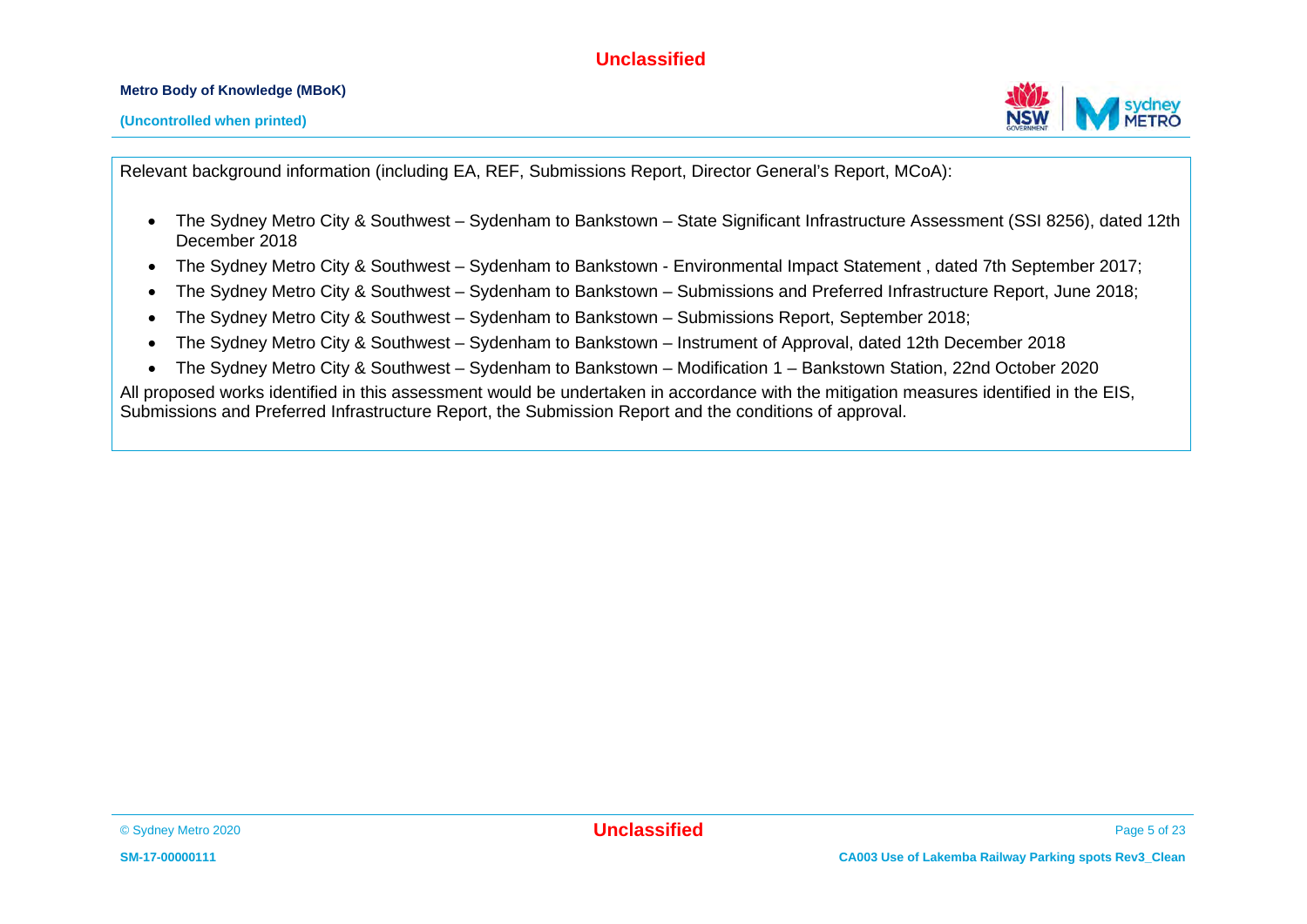#### **Metro Body of Knowledge (MBoK)**



#### **2. Description of proposed development/activity/works**

Describe ancillary activities, duration of work, working hours, machinery, staffing levels, impacts on utilities/authorities, wastes generated, or hazardous substances/dangerous goods used.

This Planning Approval Consistency Assessment (PACA) relates to the occupation of a portion of Railway Parade, Lakemba between the eastern end of the commuter carpark and Haldon Street.

This proposal addresses the proposed temporary use of a number of commuter car spaces on the city side of Railway Parade (see Appendix 1) during possession and shutdown periods, and for the mobilisation of plant and material laydown and the like accessing the rail corridor and works around Lakemba Station. The machinery includes but is not limited to:

- concrete boom pump
- woodchipper
- concrete truck

The proposed area would be used during the WE16, WK16, WE17 (12/10/2021 to 27/10/2021), WE19 (03/11/2021 to 10/11/2021), WE25 (15/12/2021 to 22/12/2021) possession and Shutdown 2 (22/12/2021 to 12/01/2022) periods associated with the project. The area would be required 3 days prior to commencement (to place the machinery) of these possessions and shutdown, and 3 days after the completion of the possessions and shutdown (to remove the machinery). This land is located outside, but adjacent to the Project Boundary as defined by the EIS/SPIR. The proposed area is on land owned by the Canterbury-Bankstown City Council.

No change to project staffing levels are expected during construction.

Upon completion of works the proposed area would be reinstated to the public.

© Sydney Metro 2020 **Unclassified** Page 6 of 23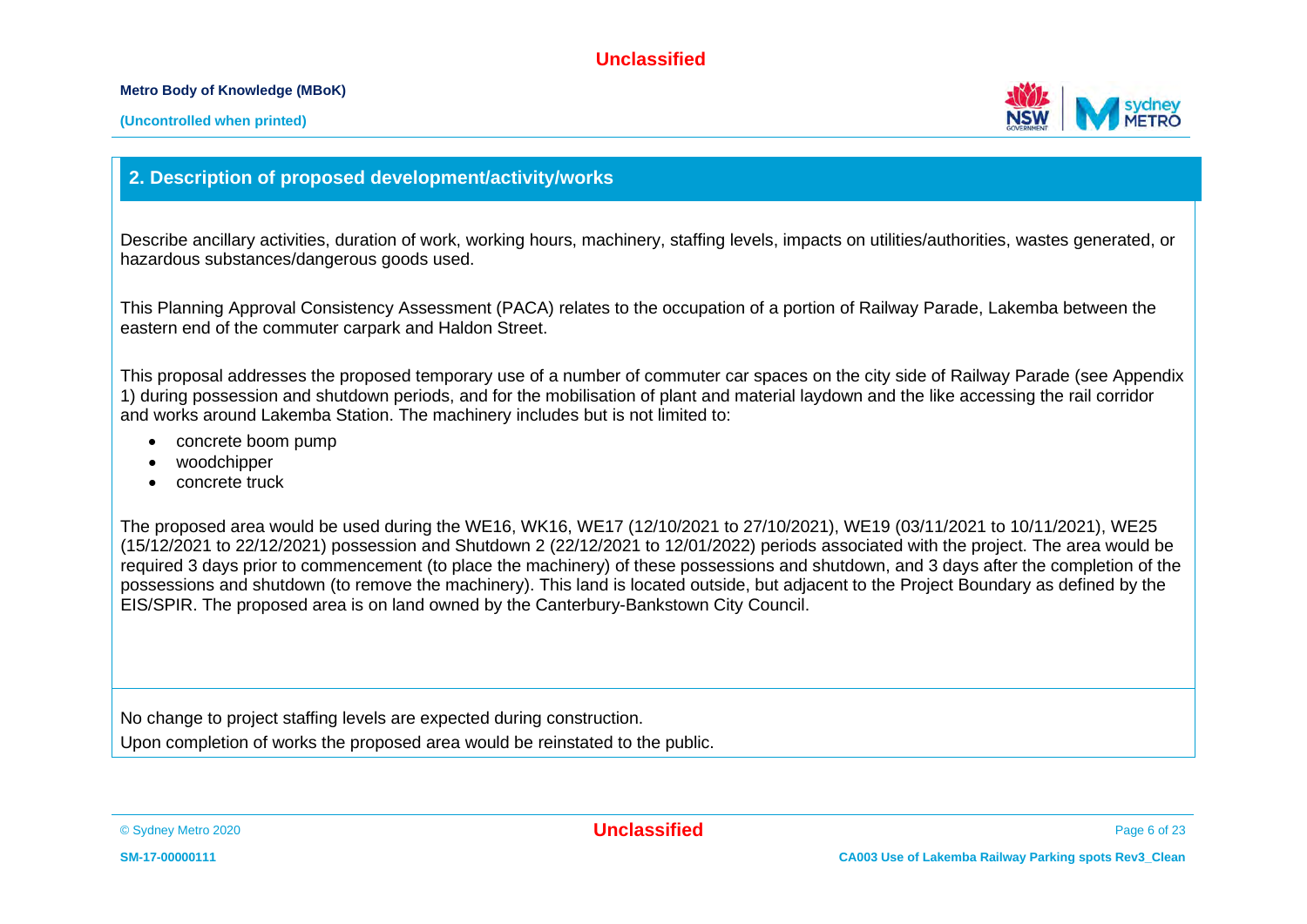#### **Metro Body of Knowledge (MBoK)**





### **3. Timeframe**

When will the proposed change take place? For how long?

The proposed area will be used for WE16, WK16, WE17 (12/10/2021 to 27/10/2021), WE19 (03/11/2021 to 10/11/2021), WE25 (15/12/2021 to 22/12/2021) possession and Shutdown 2 (22/122021 to 12/01/2022). These dates include the three days before and after the possession and shutdown periods.

#### **4. Site description**

Provide a description of the site on which the proposed works are to be carried out, including, Lot and Deposited Plan details, where available. Map to be included here or as an appendix. Detail of land owner.

The proposed area is located within the road reserve on land owned by the Canterbury-Bankstown City Council. Council approval will be attached when received. As such there are no Lot and Deposited Plan details. Map of located area is located in Appendix A.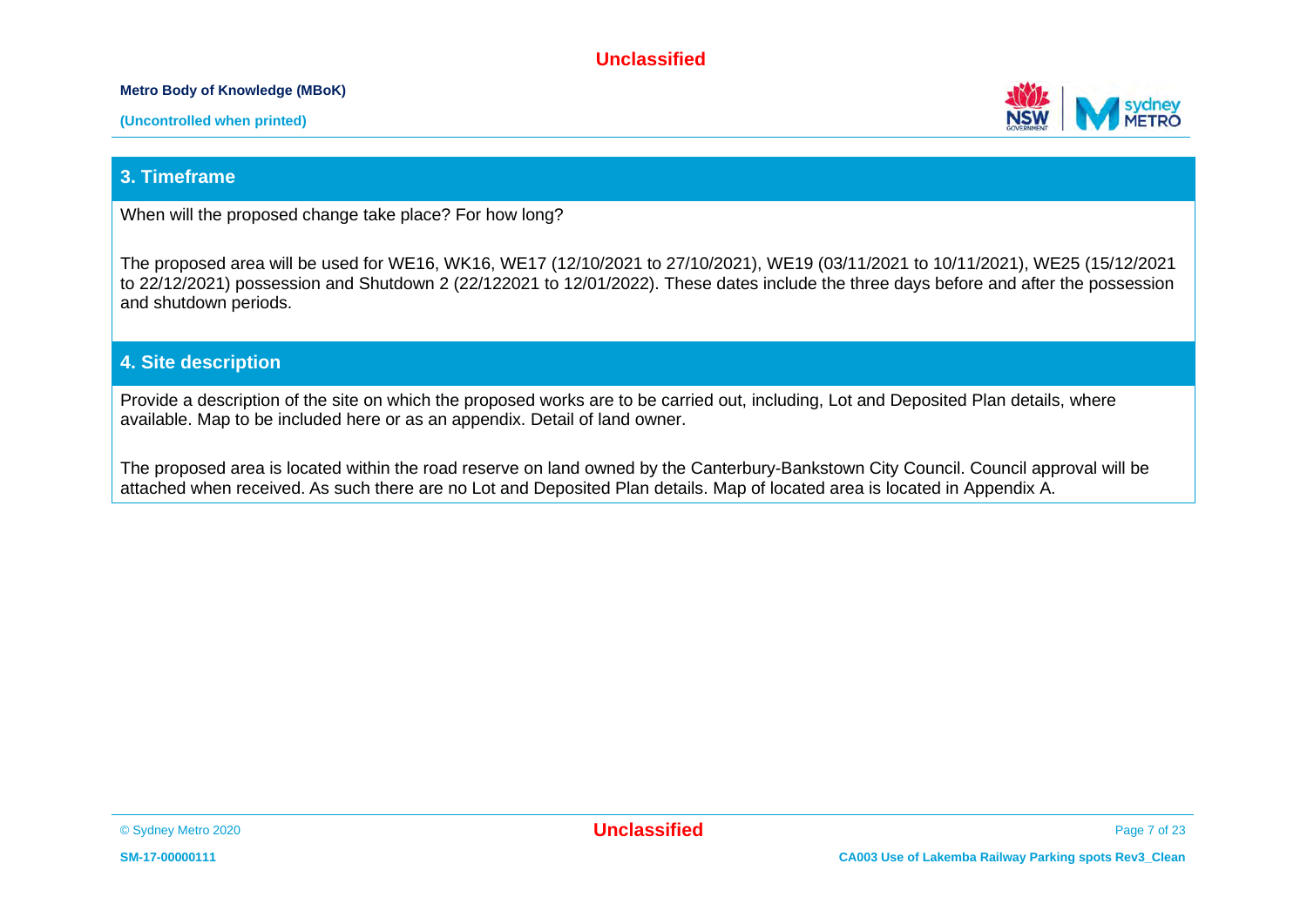#### **Metro Body of Knowledge (MBoK)**



#### **5. Site Environmental Characteristics**

Describe the environment (i.e., vegetation, nearby waterways, land use, surrounding land use), identify likely presence of protected flora/fauna and sensitive area.

The environment at Railway Parade, Lakemba can be described as typical urban street scape. The commuter car park is bordered by gutters, a footpath, and private property. Nearby vegetation consists of planted trees and weeds on the rail batter. No vegetation would be impacted as a result of the temporary possession of a number of commuter car spaces.

Rainfall runoff from the area enters stormwater pits located within the kerb side gutter. Land surrounding the commuter car park area consists of local shops to the north and the railway to the south. The local shops are approximately 20m from the location of where the machinery will be located.

Australian Ibis have been known to roost within trees nearby. There will be no known impacts to the ibis.

There is no known protected flora or fauna in the vicinity. There are no known other sensitive receivers in the area.

HSE JV will restore the commuter car park to it's pre-existing condition upon completion of each possession and the shutdown.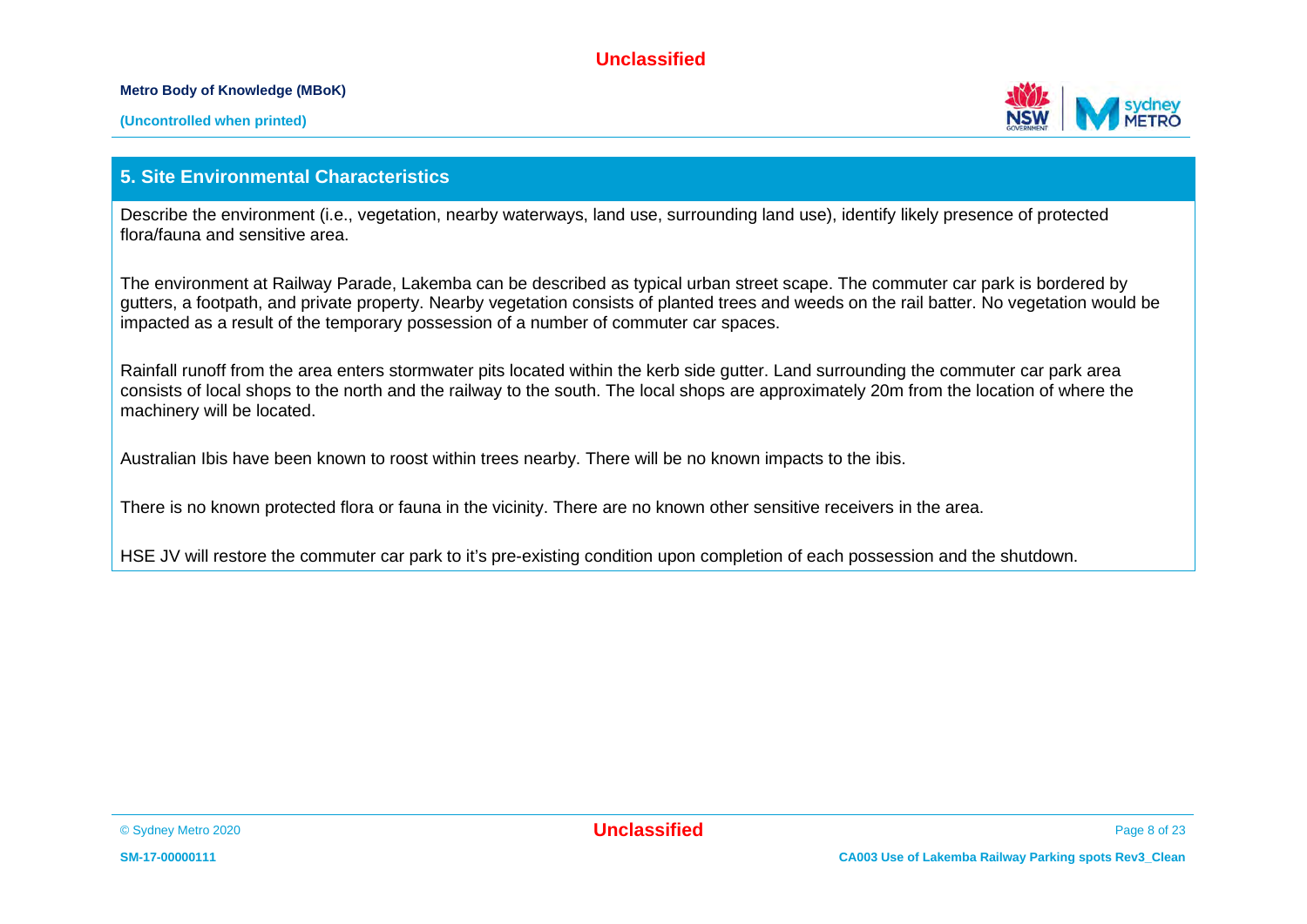**Metro Body of Knowledge (MBoK)**



#### **6. Justification for the proposed works**

Address the need for the proposed works, whether there are alternatives to the proposed works (and why these are not appropriate), and the consequences with not proceeding with the proposed work.

Considering the access constraints and minimal available flat hardstand surfaces around Lakemba Station and the rail corridor that are located within the project boundary, Railway Parade commuter car park is deemed to be the most suitable location for placing machinery and the like.

This will also allow safe access to the works required adjacent to the station and minimise impacts to main roads and the community in Lakemba.

The project boundary at Lakemba includes mostly built-up areas. There would be no other feasible location to place the machinery. No rail service during the possessions and shutdown will be operating during the road closure so this would have minimal disruption to potential commuters.

#### **7. Environmental Benefit**

Identify whether there are environmental benefits associated with the proposed works. If so, provide details:

Placing the machinery within the commuter car park on the city side of Railway Parade will provide better safety for construction personnel to easily access the machinery and be able to manoeuvre the concrete boom for the piling works on a flat, hardstand surface. It will also be safer for residents in the area as they would not have to by-pass large, working machinery. There will be enough room to place the vegetation that is required to be mulched.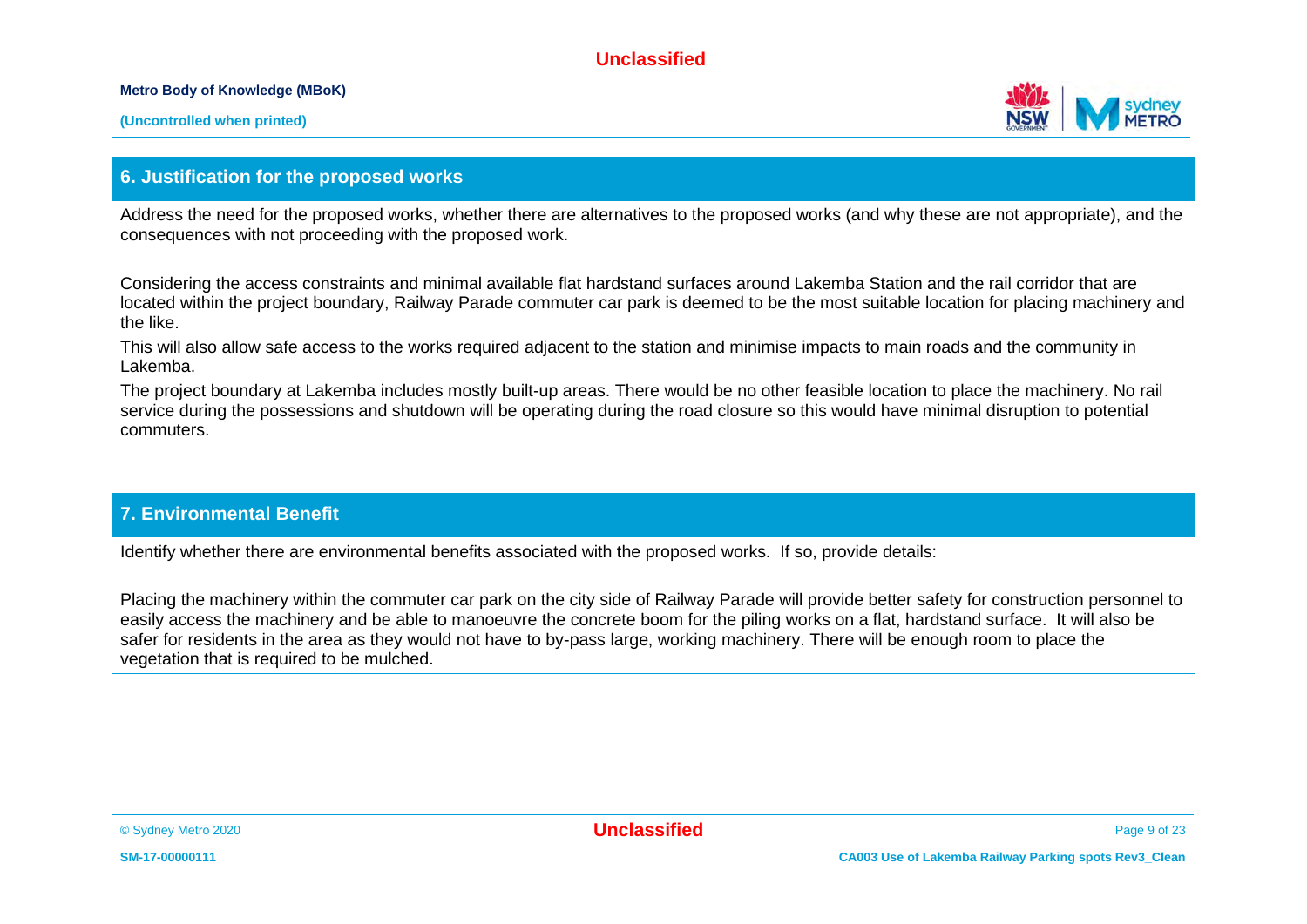#### **Metro Body of Knowledge (MBoK)**



#### **8. Control Measures**

Will a project and site specific EMP be prepared? Are appropriate control measures already identified in an existing EMP?

Works will be completed under the project Construction Traffic Management Plan (CTMP), Construction Environmental Management Plan (CEMP) and sub-plans, including the Construction Noise and Vibration Management Plan (CNVMP), Construction Heritage Management Plan (CHMP), Construction Soil and Water Management Plan (CSWMP), and Community Consultation Strategy (CCS). The Lakemba ECM will be updated accordingly to capture the temporary use of the commuter car spaces on the city side of Railway Parade.

#### **9. Climate Change Impacts**

Is the site likely to be adversely affected by the impacts of climate change? If yes, what adaptation/mitigation measures will be incorporated into the design?

NIL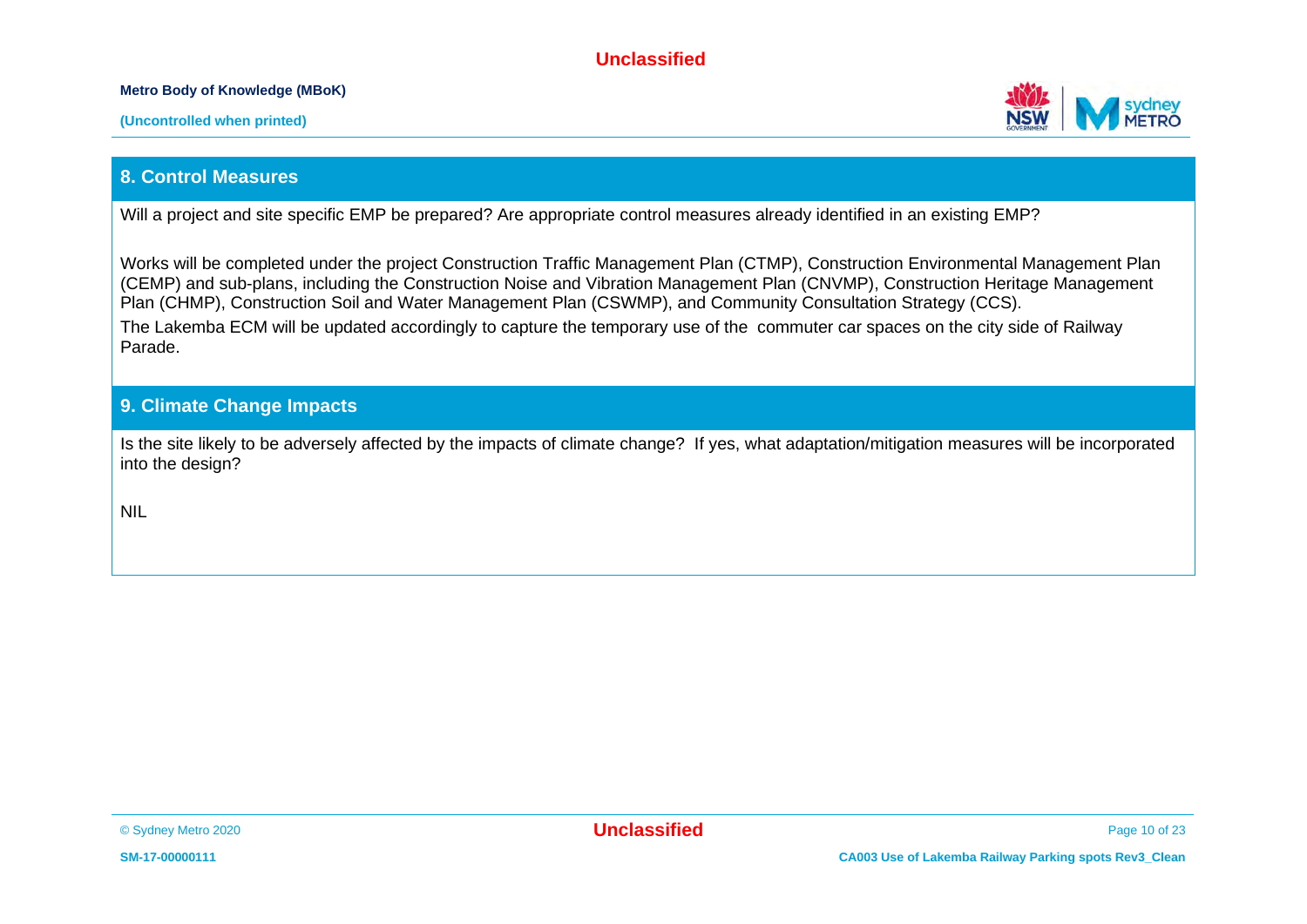

# **10. Impact Assessment – Construction**

Attach supporting evidence in the Appendices if required. Make reference to the relevant Appendix if used.

|                     | Nature and extent of impacts (negative and                                                                                                                                                                                                                                                                                                                                                                                                                                                                                                                 | <b>Proposed Control Measures in</b>                                                                                                               | <b>Minimal</b>       | <b>Endorsed</b> |                 |
|---------------------|------------------------------------------------------------------------------------------------------------------------------------------------------------------------------------------------------------------------------------------------------------------------------------------------------------------------------------------------------------------------------------------------------------------------------------------------------------------------------------------------------------------------------------------------------------|---------------------------------------------------------------------------------------------------------------------------------------------------|----------------------|-----------------|-----------------|
| <b>Aspect</b>       | positive) during construction (if control<br>measures implemented) of the proposed/activity,<br>relative to the Approved Project                                                                                                                                                                                                                                                                                                                                                                                                                           | addition to project COA and<br><b>REMMs</b>                                                                                                       | <b>Impact</b><br>Y/N | Y/N             | <b>Comments</b> |
| Flora and fauna     | Vegetation would not be required to be removed due<br>to the proposal. No change from approved project as<br>detailed in the EIS and SPIR.                                                                                                                                                                                                                                                                                                                                                                                                                 | No additional measures required.                                                                                                                  | Y                    | Y               |                 |
| Water               | No change from approved project as detailed in the<br>EIS and SPIR.                                                                                                                                                                                                                                                                                                                                                                                                                                                                                        | No additional measures required                                                                                                                   | Y                    | Y               |                 |
| Air quality         | There will be minor localised dust impacts from<br>vehicle and material movements, the extent to which<br>is considered to be consistent with the impacts<br>assessed within the EIS and SPIR                                                                                                                                                                                                                                                                                                                                                              | No additional measures required.                                                                                                                  | Y                    | Y               |                 |
| Noise vibration     | The machinery will be located approximately 20<br>meters from the nearest receivers. Noise monitoring<br>will be undertaken during the possession and<br>shutdown periods to ensure compliance with the<br>CNVIS attached to the OOHW application.<br>Minimal impacts. Works will be consistent with<br>already approved activities as detailed in the EIS<br>and SPIR.<br>The controls within the Construction Noise and<br>Vibration Management Plan (CNVMP) address<br>construction laydown machinery which are<br>considered relevant to the proposal. | Implementation of control measures<br>as per the CEMP, CNVMP and<br>OOHW.<br>Noise monitoring will be undertaken<br>during the possession period. | Y                    | Y               |                 |
| Aboriginal Heritage | The temporary use of the Railway Parade commuter<br>car park does not go below the existing ground<br>surface and therefore no potential to impact<br>Aboriginal Heritage.<br>The site will operate under an unexpected finds<br>protocol should indigenous heritage be encountered.                                                                                                                                                                                                                                                                       | No additional measures required.                                                                                                                  | Y                    | Y               |                 |

© Sydney Metro 2020 **Unclassified** Page 11 of 23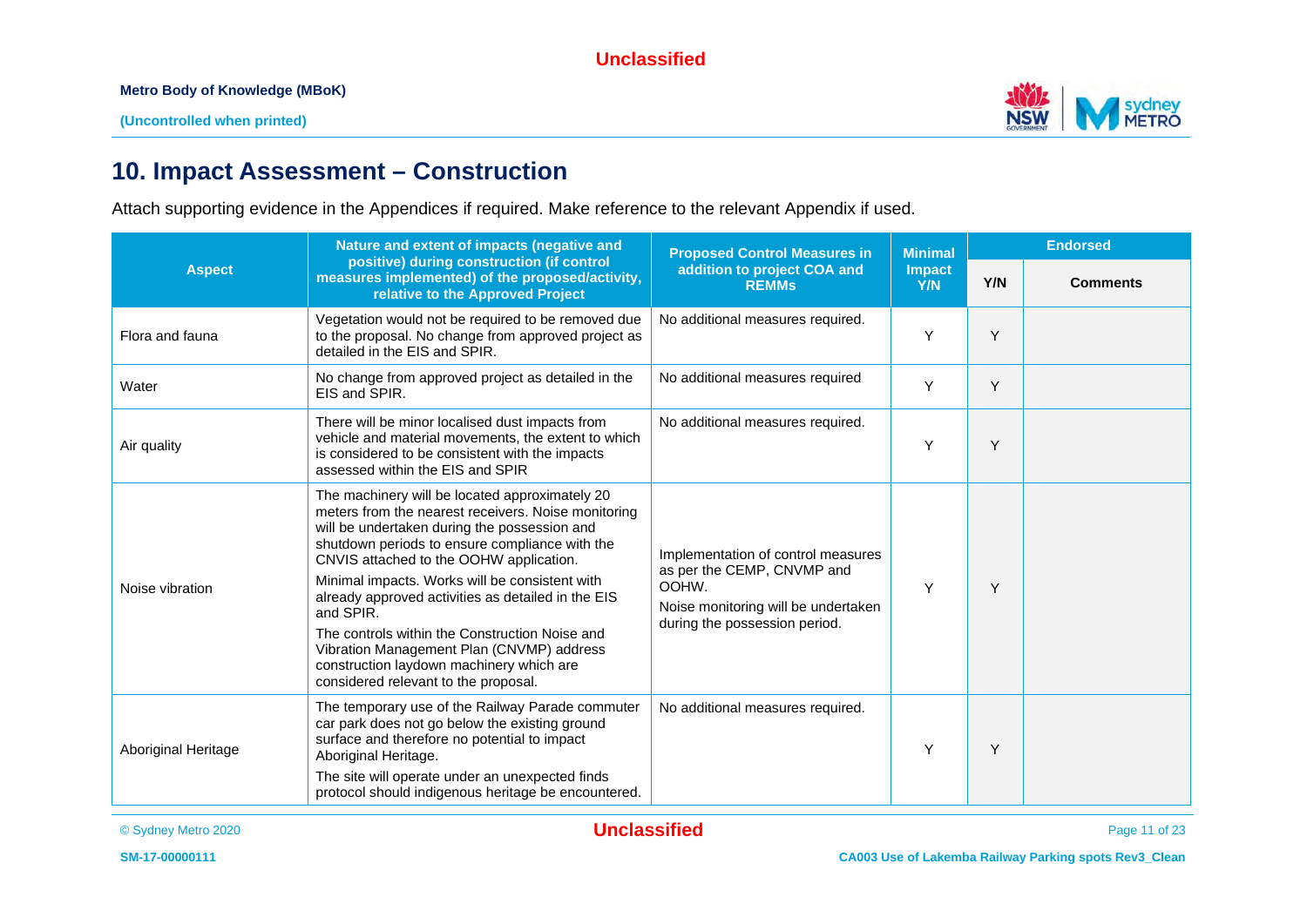#### **Metro Body of Knowledge (MBoK)**





|                         | Nature and extent of impacts (negative and                                                                                                                                                                                                                                                                                                                                                                                                     | <b>Proposed Control Measures in</b>         | <b>Minimal</b><br><b>Impact</b><br>Y/N | <b>Endorsed</b> |                 |
|-------------------------|------------------------------------------------------------------------------------------------------------------------------------------------------------------------------------------------------------------------------------------------------------------------------------------------------------------------------------------------------------------------------------------------------------------------------------------------|---------------------------------------------|----------------------------------------|-----------------|-----------------|
| <b>Aspect</b>           | positive) during construction (if control<br>measures implemented) of the proposed/activity,<br>relative to the Approved Project                                                                                                                                                                                                                                                                                                               | addition to project COA and<br><b>REMMs</b> |                                        | Y/N             | <b>Comments</b> |
| Non-Aboriginal heritage | A number of buildings within the Lakemba Station<br>precinct surrounding these works are heritage listed,<br>however the temporary use of Railway Parade<br>commuter car park will not have an impact from the<br>construction machinery to any known heritage items<br>or places.<br>Additionally, the temporary use of this land does not<br>go below the ground surface and therefore no<br>potential to impact Non-Aboriginal archaeology. | No additional measures required.            |                                        | v               |                 |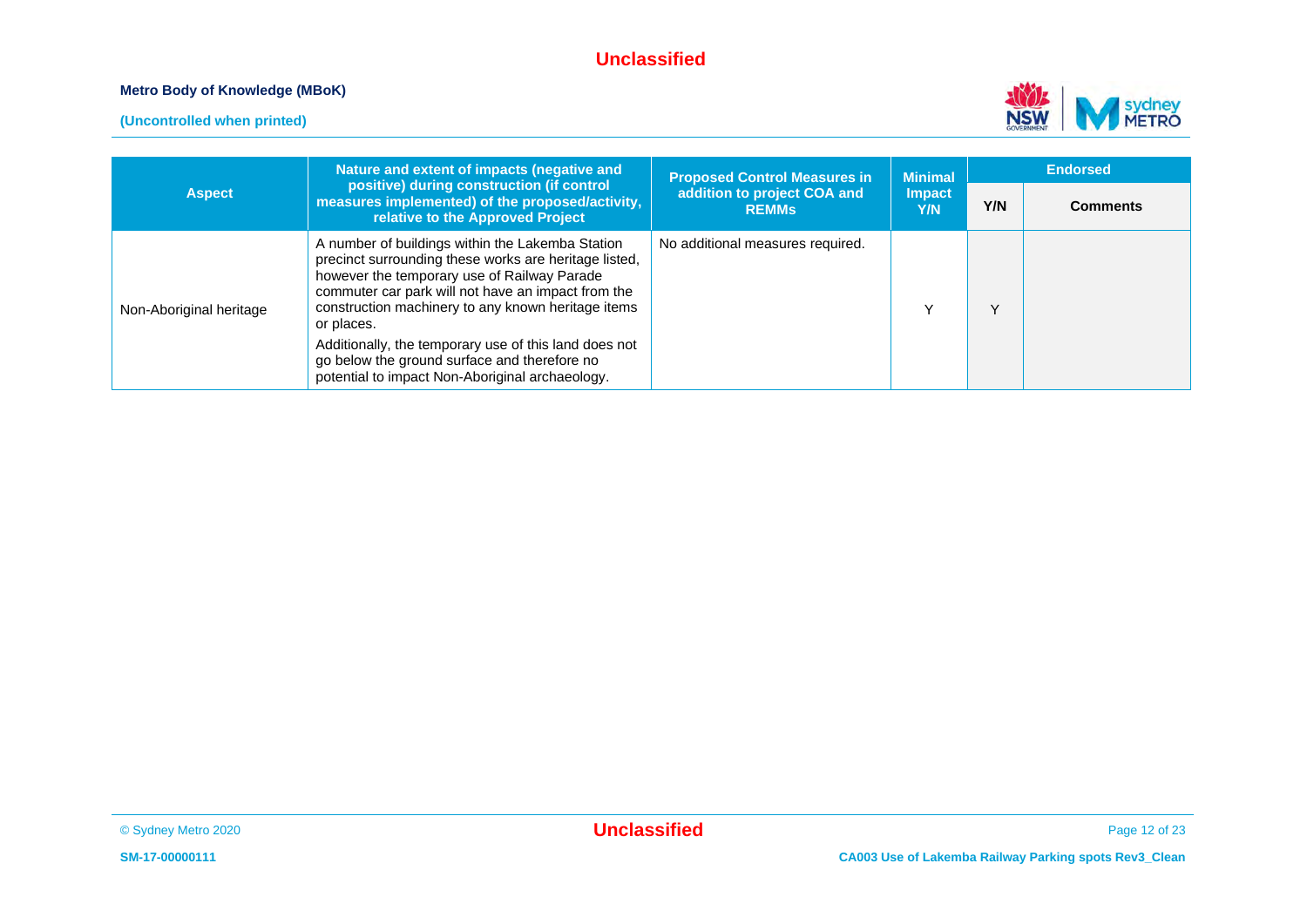#### **Metro Body of Knowledge (MBoK)**

**(Uncontrolled when printed)**



|                           | Nature and extent of impacts (negative and                                                                                                                                                                                                                                                                                                                                                                                                                                                                                                                                                                                                                                                                                                                                                                                                                                                                                                                                                                                                                                                                                                                                            | <b>Proposed Control Measures in</b>                                                                                                                                                                                                                                                                                                                                                                                                                               | <b>Minimal</b>       |     | <b>Endorsed</b> |
|---------------------------|---------------------------------------------------------------------------------------------------------------------------------------------------------------------------------------------------------------------------------------------------------------------------------------------------------------------------------------------------------------------------------------------------------------------------------------------------------------------------------------------------------------------------------------------------------------------------------------------------------------------------------------------------------------------------------------------------------------------------------------------------------------------------------------------------------------------------------------------------------------------------------------------------------------------------------------------------------------------------------------------------------------------------------------------------------------------------------------------------------------------------------------------------------------------------------------|-------------------------------------------------------------------------------------------------------------------------------------------------------------------------------------------------------------------------------------------------------------------------------------------------------------------------------------------------------------------------------------------------------------------------------------------------------------------|----------------------|-----|-----------------|
| <b>Aspect</b>             | positive) during construction (if control<br>measures implemented) of the proposed/activity,<br>relative to the Approved Project                                                                                                                                                                                                                                                                                                                                                                                                                                                                                                                                                                                                                                                                                                                                                                                                                                                                                                                                                                                                                                                      | addition to project COA and<br><b>REMMs</b>                                                                                                                                                                                                                                                                                                                                                                                                                       | <b>Impact</b><br>Y/N | Y/N | <b>Comments</b> |
| Community and stakeholder | The proposed temporary possession of commuter<br>car spaces at the city end of Railway Parade is<br>expected to result in a minor traffic impact as trains<br>will be not operating during the possession and<br>shutdown periods where demand for commuter<br>spaces is low.<br>HSEJV do not require to possess the entire<br>commuter car park. There will still be 16 commuter<br>car spaces available to commuters at this location.<br>Additionally, a large all day commuter car space with<br>approximately 90 car spaces is available on the city<br>side of The Boulevard. Commuters will be able to<br>use this parking during the 3-day shutdown before<br>and after the possession and shutdown periods.<br>Community notification will be provided via letterbox<br>drop and email prior to the possessions and<br>shutdown.<br>Further, an A2 laminated sign detailing the dates the<br>commuter carpark will be occupied will be placed on<br>fencing closest to the car park.<br>No pedestrian pathways or private property access<br>will be impacted by the proposed commuter car park<br>closure as the machinery will be located within the<br>commuter car park. | Community notification will be<br>provided via letterbox drop and<br>email prior to the possession and<br>shutdown periods.<br>An A2 laminated sign detailing the<br>dates the commuter carpark will be<br>occupied during the possession and<br>shutdown periods will be placed on<br>fencing closest to the commuter car<br>park.<br>Community notification will be<br>provided via letterbox drop and<br>email prior to the possession and<br>shutdown periods | Y                    | Y   |                 |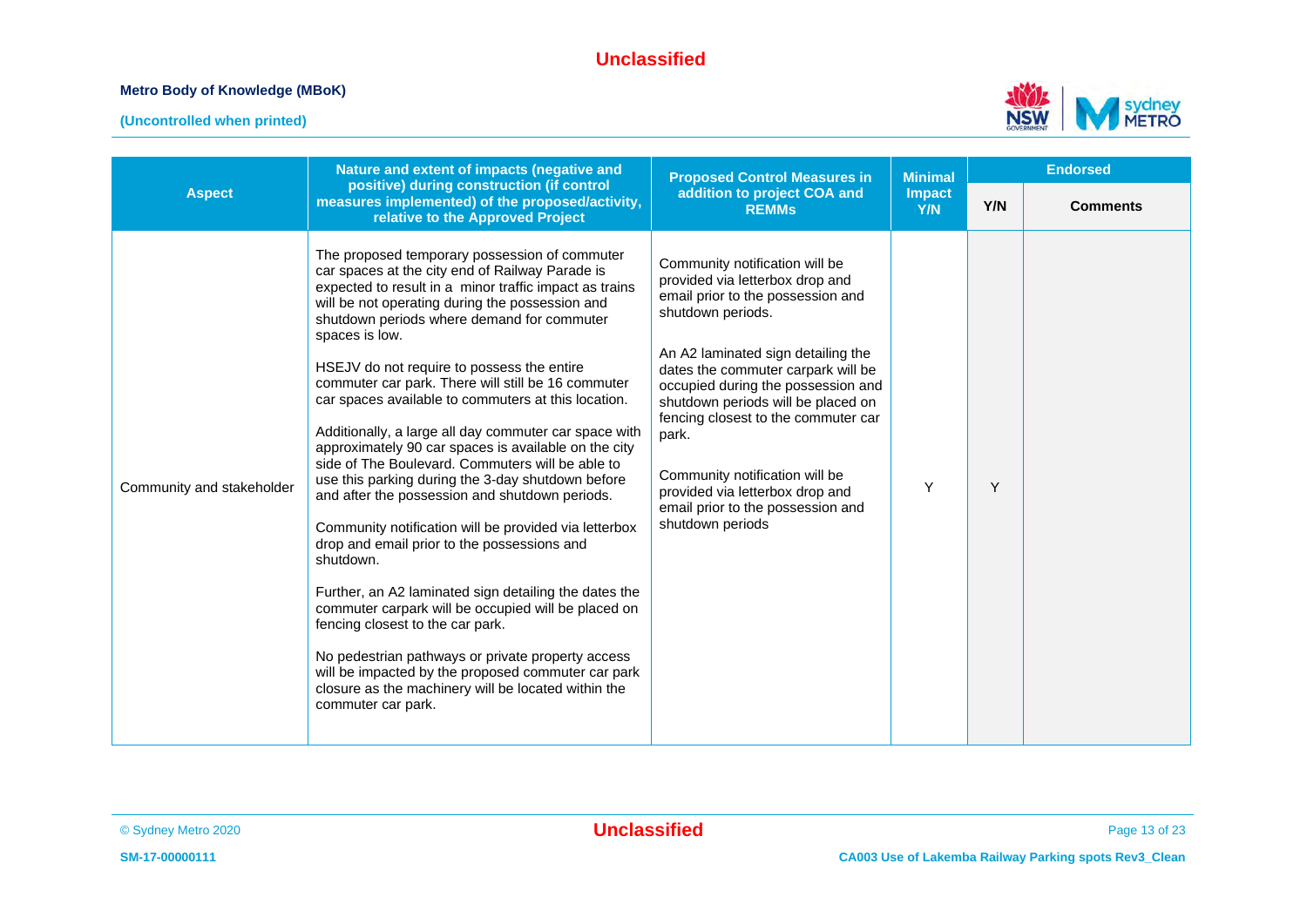#### **Metro Body of Knowledge (MBoK)**

**(Uncontrolled when printed)**



|               | Nature and extent of impacts (negative and                                                                                                                                                                                                                                                                                                                                                                                                                                                                                                                                                                                                                                                                                                                                                                                                                                                                                                                                                                                                                                                                                                                                                                | <b>Proposed Control Measures in</b>                                                                                                                                                 | <b>Minimal</b> | <b>Endorsed</b> |                 |
|---------------|-----------------------------------------------------------------------------------------------------------------------------------------------------------------------------------------------------------------------------------------------------------------------------------------------------------------------------------------------------------------------------------------------------------------------------------------------------------------------------------------------------------------------------------------------------------------------------------------------------------------------------------------------------------------------------------------------------------------------------------------------------------------------------------------------------------------------------------------------------------------------------------------------------------------------------------------------------------------------------------------------------------------------------------------------------------------------------------------------------------------------------------------------------------------------------------------------------------|-------------------------------------------------------------------------------------------------------------------------------------------------------------------------------------|----------------|-----------------|-----------------|
| <b>Aspect</b> | positive) during construction (if control<br>measures implemented) of the proposed/activity,<br>relative to the Approved Project                                                                                                                                                                                                                                                                                                                                                                                                                                                                                                                                                                                                                                                                                                                                                                                                                                                                                                                                                                                                                                                                          | addition to project COA and<br><b>REMMs</b>                                                                                                                                         | Impact<br>Y/N  | Y/N             | <b>Comments</b> |
| Traffic       | The use of the 18 commuter parking spaces at<br>Railway Parade will not impact local traffic as the<br>machinery is located within the commuter car<br>spaces and not within Railway Parade. Full road<br>access will be available.<br>The proposed temporary possession of 18<br>commuter car spaces at the city end of Railway<br>Parade is expected to result in a minor traffic impact<br>as trains will be not operating during the possession<br>and shutdown periods where demand for commuter<br>spaces is low.<br>No private property access will be impacted as the<br>machinery is located 20 meters from the nearest<br>businesses located along Railway Parade.<br>A footpath exists adjacent to the commuter car park<br>at Railway Parade. This will not be impacted by the<br>possession of the car spaces as the machinery is<br>located within the commuter car spaces.<br>There will be minor parking impacts using the<br>commuter car spaces to place machinery and as a<br>material laydown area. This is consistent with the<br>Approved Project. The CTMP will manage any<br>temporary traffic impacts resulting from the placing<br>of machinery and equipment in this location. | No traffic management or traffic<br>control will be required as the<br>machinery is stationary and is<br>located within the commuter car<br>park only and not on Railway<br>Parade. | Y              | Y               |                 |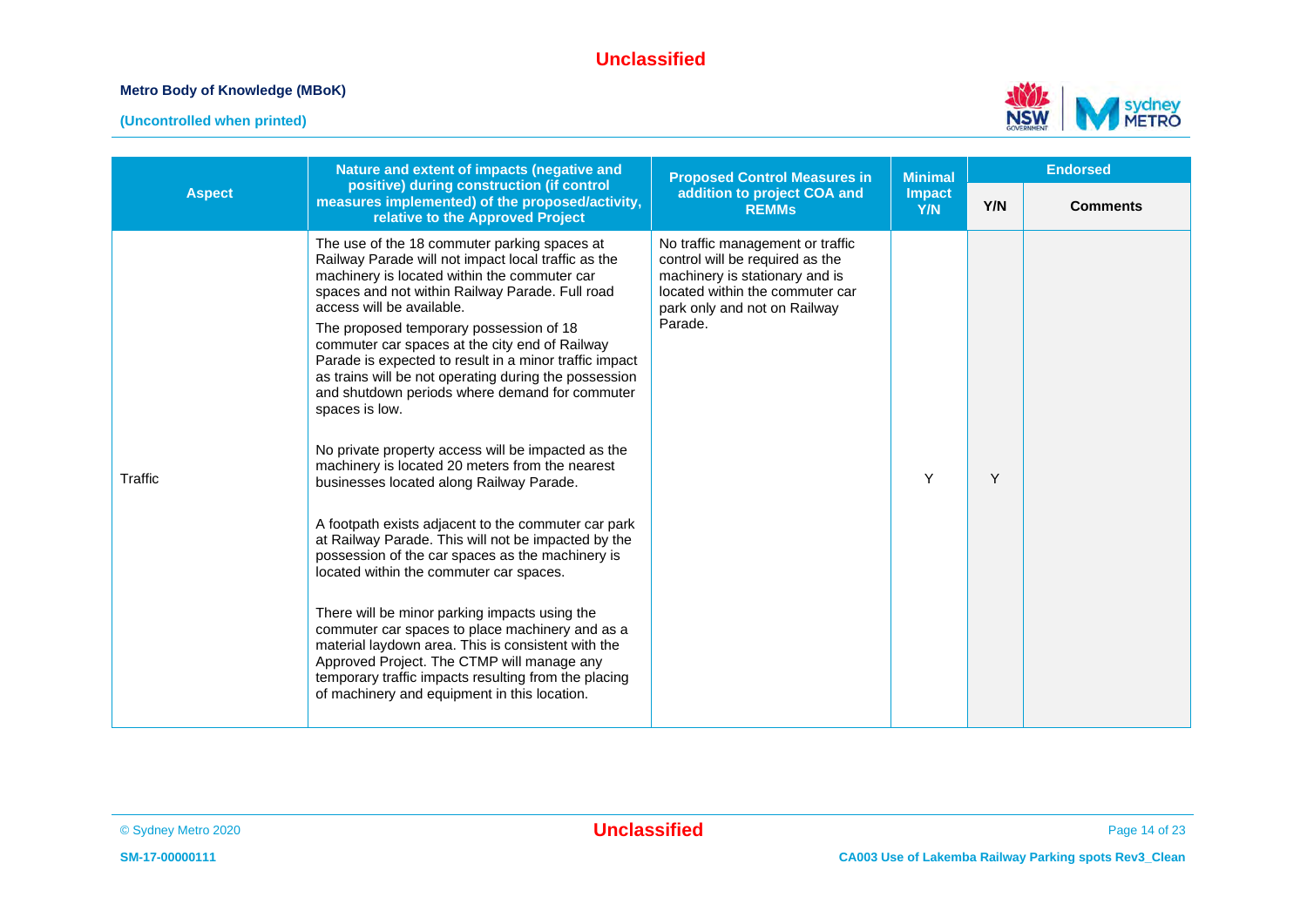#### **Metro Body of Knowledge (MBoK)**





|                | Nature and extent of impacts (negative and                                                                                                                                                                                                                                                                                           | <b>Proposed Control Measures in</b>         | <b>Minimal</b>       |     | <b>Endorsed</b> |  |
|----------------|--------------------------------------------------------------------------------------------------------------------------------------------------------------------------------------------------------------------------------------------------------------------------------------------------------------------------------------|---------------------------------------------|----------------------|-----|-----------------|--|
| <b>Aspect</b>  | positive) during construction (if control<br>measures implemented) of the proposed/activity,<br>relative to the Approved Project                                                                                                                                                                                                     | addition to project COA and<br><b>REMMs</b> | <b>Impact</b><br>Y/N | Y/N | <b>Comments</b> |  |
| Waste          | A temporary fully contained plastic lined concrete<br>washout bin will be placed on site while these works<br>are being undertaken. The concrete wash out bin<br>will be removed when it is no longer required.<br>The waste impact in this location is consistent with<br>the approved project.<br>No change from the EIS and SPIR. | No additional measures required.            | Y                    | Y   |                 |  |
| Social         | As above for Community and Stakeholder.                                                                                                                                                                                                                                                                                              | No additional measures required.            | Y                    | Y   |                 |  |
| Economic       | No change from the EIS and SPIR.                                                                                                                                                                                                                                                                                                     | No additional measures required.            | Y                    | Y   |                 |  |
| Visual         | Visual impacts from the spread of machinery and the<br>like in this location will be temporary. The machinery<br>required and visual impacts of machinery is<br>addressed in the EIS and SPIR, visual aspects are<br>considered to be consistent with the EIS and SPIR.                                                              | No additional measures required.            | Y                    | Y   |                 |  |
| Urban design   | No change from the EIS and SPIR                                                                                                                                                                                                                                                                                                      | No additional measures required.            | $\mathsf{Y}$         | Y   |                 |  |
| Geotechnical   | No change from the EIS and SPIR                                                                                                                                                                                                                                                                                                      | No additional measures required.            | Y                    | Y   |                 |  |
| Land use       | The temporary change of the commuter carpark to<br>allow the placement of machinery is acknowledged.<br>The commuter carpark spaces proposed to be used<br>are outside, but adjacent to the Project Boundary as<br>defined by the EIS/SPIR.                                                                                          | No additional measures required.            | Y                    | Y   |                 |  |
| Climate Change | No change from the EIS and SPIR                                                                                                                                                                                                                                                                                                      | No additional measures required.            | Y                    | Y   |                 |  |
| <b>Risk</b>    | No change from the EIS and SPIR                                                                                                                                                                                                                                                                                                      | No additional measures required.            | Y                    | Y   |                 |  |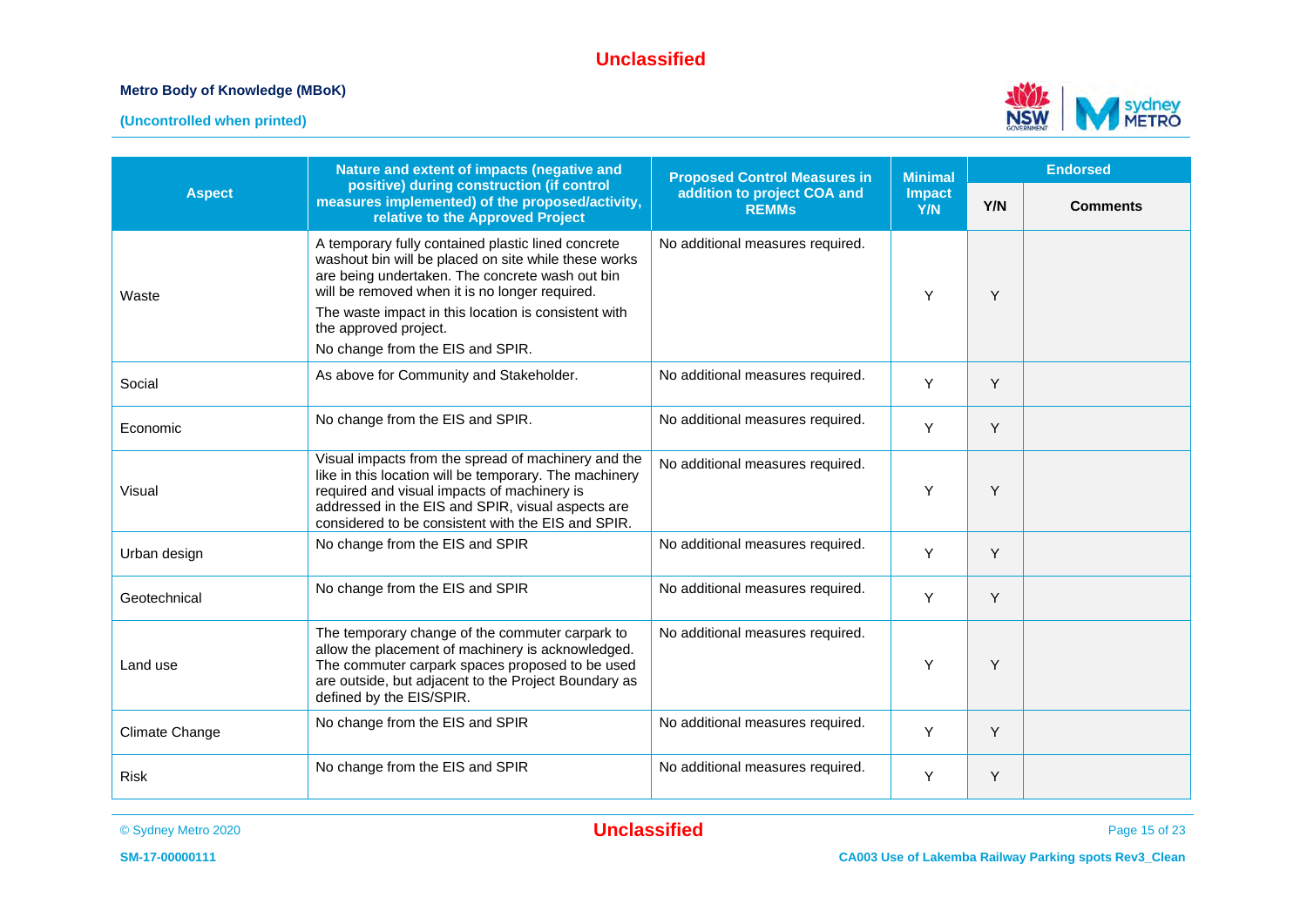#### **Metro Body of Knowledge (MBoK)**





|                                       | Nature and extent of impacts (negative and                                                                                                                                                                                                                                                                                                                                                                                                                                                                                                             | <b>Proposed Control Measures in</b>         | <b>Minimal</b>       | <b>Endorsed</b> |                 |
|---------------------------------------|--------------------------------------------------------------------------------------------------------------------------------------------------------------------------------------------------------------------------------------------------------------------------------------------------------------------------------------------------------------------------------------------------------------------------------------------------------------------------------------------------------------------------------------------------------|---------------------------------------------|----------------------|-----------------|-----------------|
| <b>Aspect</b>                         | positive) during construction (if control<br>measures implemented) of the proposed/activity,<br>relative to the Approved Project                                                                                                                                                                                                                                                                                                                                                                                                                       | addition to project COA and<br><b>REMMS</b> | <b>Impact</b><br>Y/N | Y/N             | <b>Comments</b> |
| Other                                 | No change from the EIS and SPIR                                                                                                                                                                                                                                                                                                                                                                                                                                                                                                                        | No additional measures required.            |                      | $\checkmark$    |                 |
| Management and mitigation<br>measures | The project Construction Environmental<br>Management Plan (CEMP) and sub-plans, including<br>the Construction Noise and Vibration Management<br>Plan (CNVMP), and Community Consultation<br>Strategy (CCS) will be updated accordingly to<br>identify the temporary use of the 18 commuter car<br>spaces three days before and three days after as<br>well as during possession and shutdown periods.<br>The Lakemba ECM will be updated accordingly to<br>capture the temporary use of the commuter car<br>spaces on the city side of Railway Parade. | No additional measures required.            | $\checkmark$         | $\checkmark$    |                 |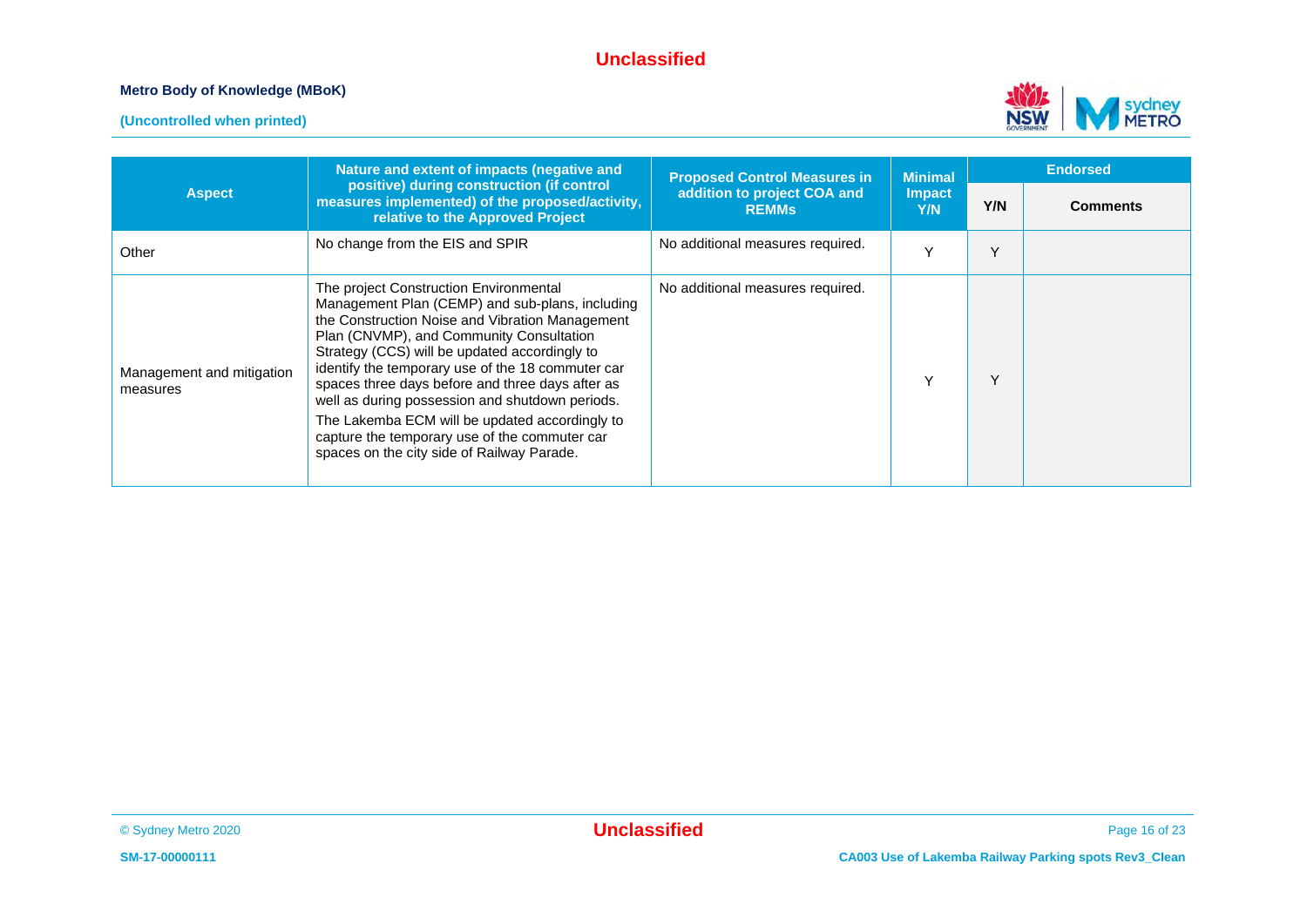**Metro Body of Knowledge (MBoK)**



# **11. Impact Assessment – Operation**

Attach supporting evidence in the Appendix if required. Make reference to the relevant Appendix if used.

|                           | Nature and extent of impacts (negative and                                                                                                                                         | <b>Proposed Control Measures in</b> | <b>Minimal</b>       | <b>Endorsed</b> |                 |
|---------------------------|------------------------------------------------------------------------------------------------------------------------------------------------------------------------------------|-------------------------------------|----------------------|-----------------|-----------------|
| <b>Aspect</b>             | positive) during operation (if control measures<br>addition to project COA and<br>implemented) of the proposed activity/works,<br><b>REMMs</b><br>relative to the Approved Project |                                     | <b>Impact</b><br>Y/N | Y/N             | <b>Comments</b> |
| Flora and fauna           | No change from the EIS and SPIR                                                                                                                                                    | N/A                                 | Y                    | Y               |                 |
| Water                     | No change from the EIS and SPIR                                                                                                                                                    | N/A                                 | Y                    | Y               |                 |
| Air quality               | No change from the EIS and SPIR                                                                                                                                                    | N/A                                 | Y                    | Y               |                 |
| Noise vibration           | No change from the EIS and SPIR                                                                                                                                                    | N/A                                 | Y                    | Y               |                 |
| Aboriginal heritage       | No change from the EIS and SPIR                                                                                                                                                    | N/A                                 | Y                    | Y               |                 |
| Non-Aboriginal heritage   | No change from the EIS and SPIR                                                                                                                                                    | N/A                                 | Y                    | Y               |                 |
| Community and stakeholder | No change from the EIS and SPIR                                                                                                                                                    | N/A                                 | Y                    | Y               |                 |
| Traffic                   | No change from the EIS and SPIR                                                                                                                                                    | N/A                                 | Y                    | Y               |                 |
| Waste                     | No change from the EIS and SPIR                                                                                                                                                    | N/A                                 | Y                    | Y               |                 |
| Social                    | No change from the EIS and SPIR                                                                                                                                                    | N/A                                 | Y                    | Y               |                 |
| Economic                  | No change from the EIS and SPIR                                                                                                                                                    | N/A                                 | Υ                    | Y               |                 |
| Visual                    | No change from the EIS and SPIR                                                                                                                                                    | N/A                                 | Y                    | Y               |                 |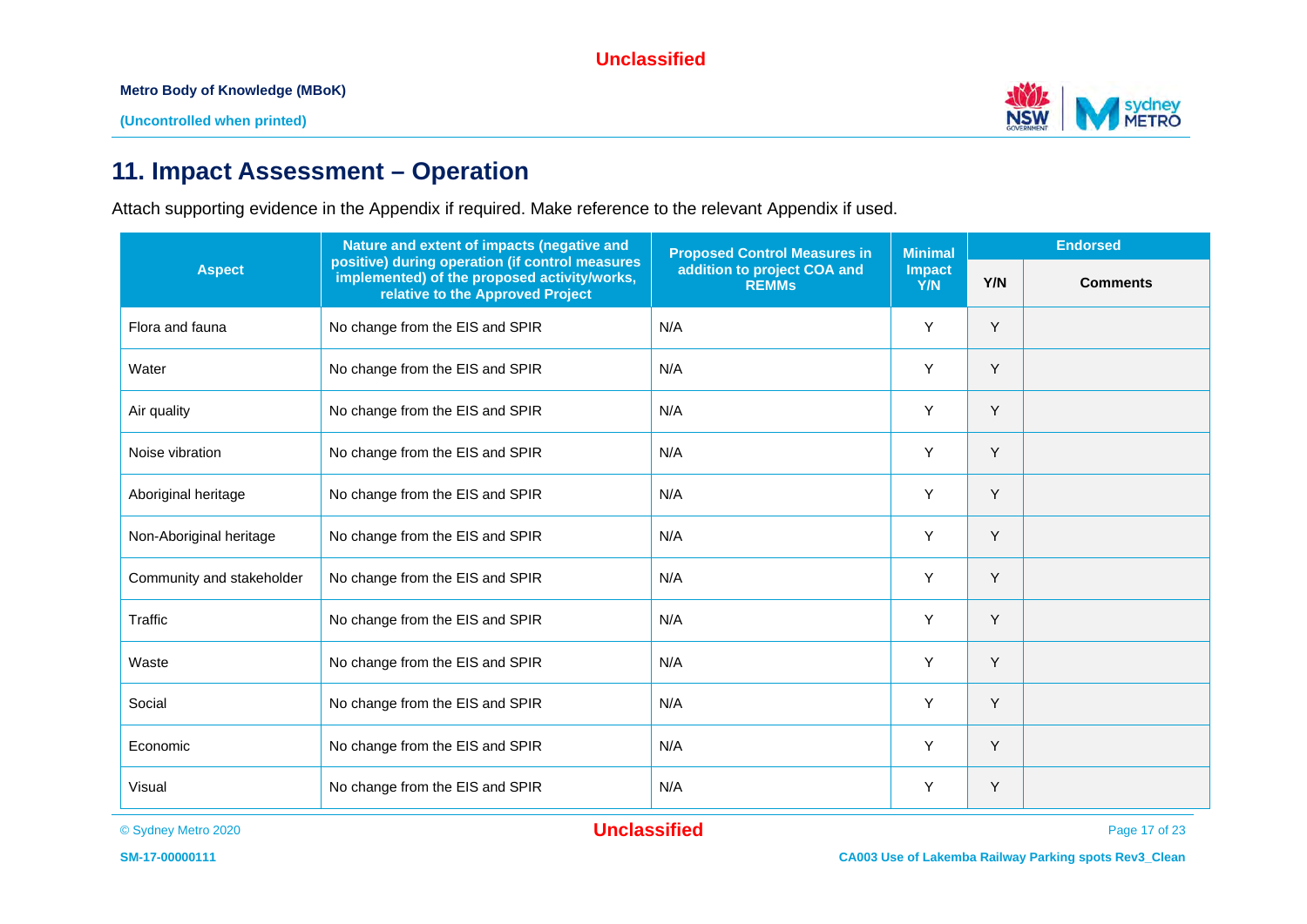#### **Metro Body of Knowledge (MBoK)**



**(Uncontrolled when printed)**

|                                       | Nature and extent of impacts (negative and                                                                                                                                         | <b>Proposed Control Measures in</b> | <b>Minimal</b>       | <b>Endorsed</b> |                 |
|---------------------------------------|------------------------------------------------------------------------------------------------------------------------------------------------------------------------------------|-------------------------------------|----------------------|-----------------|-----------------|
| <b>Aspect</b>                         | positive) during operation (if control measures<br>addition to project COA and<br>implemented) of the proposed activity/works,<br><b>REMMS</b><br>relative to the Approved Project |                                     | <b>Impact</b><br>Y/N | Y/N             | <b>Comments</b> |
| Urban design                          | No change from the EIS and SPIR                                                                                                                                                    | N/A                                 | Υ                    | Y               |                 |
| Geotechnical                          | No change from the EIS and SPIR                                                                                                                                                    | N/A                                 | Y                    | Y               |                 |
| Land use                              | No change from the EIS and SPIR                                                                                                                                                    | N/A                                 | Y                    | Y               |                 |
| Climate Change                        | No change from the EIS and SPIR                                                                                                                                                    | N/A                                 | Υ                    | Y               |                 |
| <b>Risk</b>                           | No change from the EIS and SPIR                                                                                                                                                    | N/A                                 | Y                    | Y               |                 |
| Other                                 | No change from the EIS and SPIR                                                                                                                                                    | N/A                                 | Y                    | Y               |                 |
| Management and<br>mitigation measures | No change from the EIS and SPIR                                                                                                                                                    | N/A                                 | Υ                    | Y               |                 |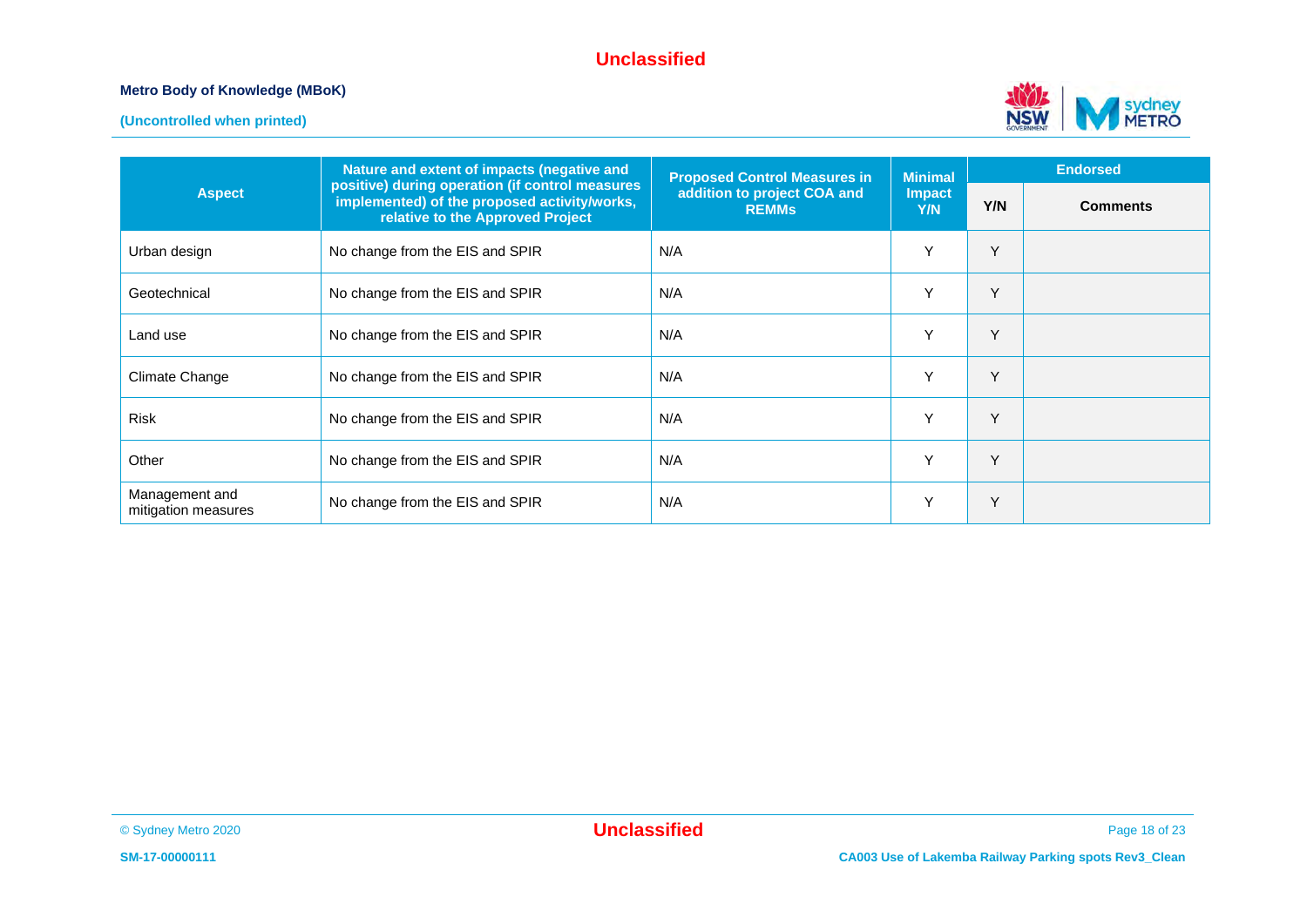#### **Metro Body of Knowledge (MBoK)**



# **12. Consistency with the Approved Project**

| Based on a review and understanding of the existing Approved<br>Project and the proposed modifications, is there is a<br>transformation of the Project? | No. The proposed works would not transform the project, they will facilitate it. The project would<br>continue to provide a new metro rail line between Sydenham and Bankstown.                                                                                                                 |
|---------------------------------------------------------------------------------------------------------------------------------------------------------|-------------------------------------------------------------------------------------------------------------------------------------------------------------------------------------------------------------------------------------------------------------------------------------------------|
| Is the project as modified consistent with the objectives and<br>functions of the Approved Project as a whole?                                          | Yes. The proposed works would be consistent with the objectives and functions of the approved<br>project.                                                                                                                                                                                       |
| Is the project as modified consistent with the objectives and<br>functions of elements of the Approved Project?                                         | Yes. The changes identified in this assessment are temporary and are consistent with the objectives<br>and functions of the Approved Project.                                                                                                                                                   |
|                                                                                                                                                         | There will be short-term and minor potential community impacts with the temporary possession of<br>the commuter car spaces on Railway Parade.                                                                                                                                                   |
| Are there any new environmental impacts as a result of the<br>proposed works/modifications?                                                             | No new environmental impacts are introduced as part of the proposed use of Railway Parade. All<br>potential impacts are adequately addressed through the application of the mitigation measures in the<br>above tables, the EIS and construction environmental management plan for the project. |
| Is the project as modified consistent with the conditions of<br>approval?                                                                               | Yes. The proposed works would be consistent with the conditions of approval.                                                                                                                                                                                                                    |
| Are the impacts of the proposed activity/works known and<br>understood?                                                                                 | Yes. The impacts of the proposed works are understood.                                                                                                                                                                                                                                          |
| Are the impacts of the proposed activity/works able to be<br>managed so as not to have an adverse impact?                                               | Yes. The impacts of the proposed works can be managed so as to avoid an adverse impact.                                                                                                                                                                                                         |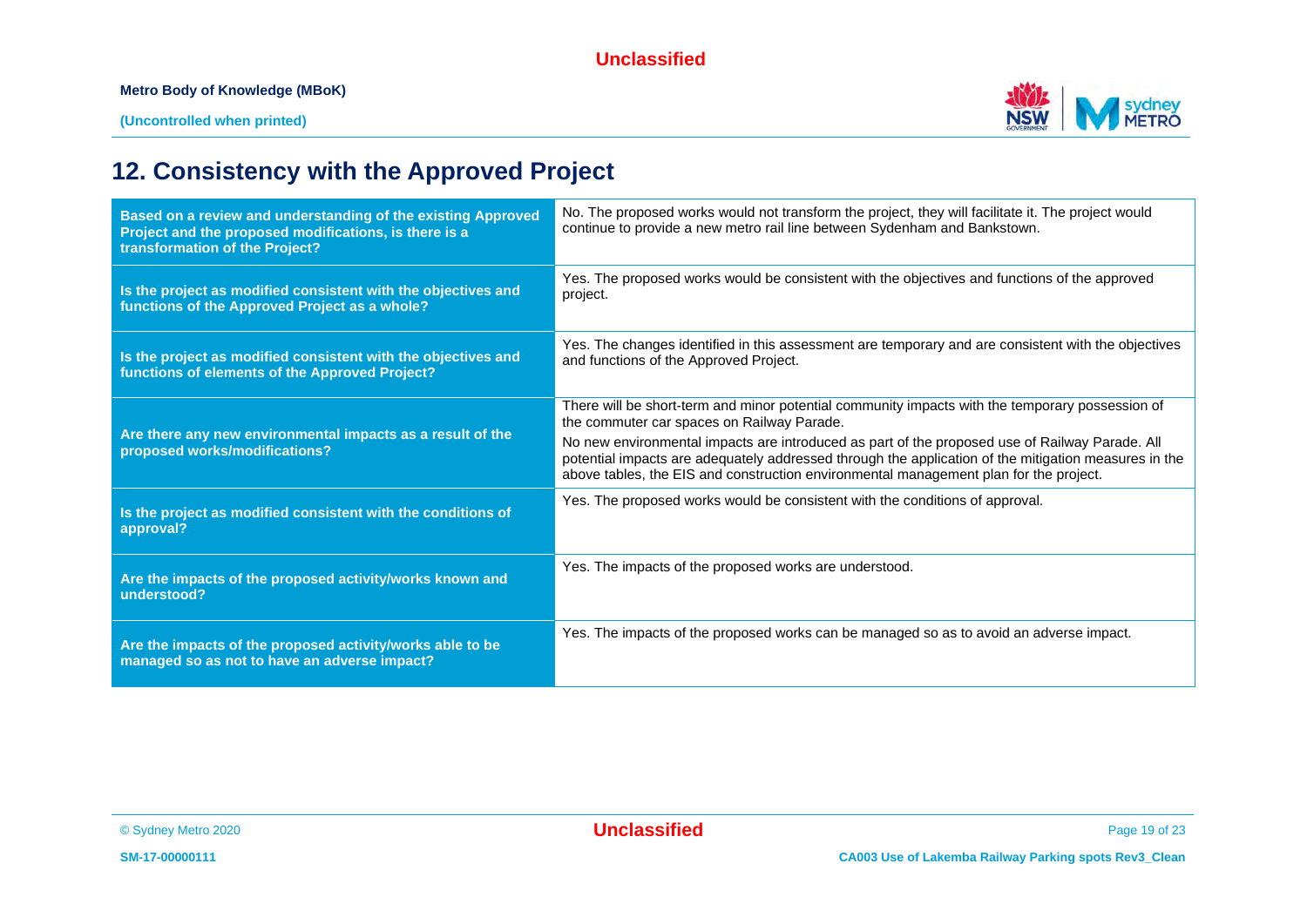**Metro Body of Knowledge (MBoK)**



# **13. Other Environmental Approvals**

| ldentify all other approvals required for the project: | Canterbury-Bankstown City Council landowner consent and the Out Of Hours Works (OOHW)<br>Approvals from Sydney Metro |
|--------------------------------------------------------|----------------------------------------------------------------------------------------------------------------------|
|                                                        |                                                                                                                      |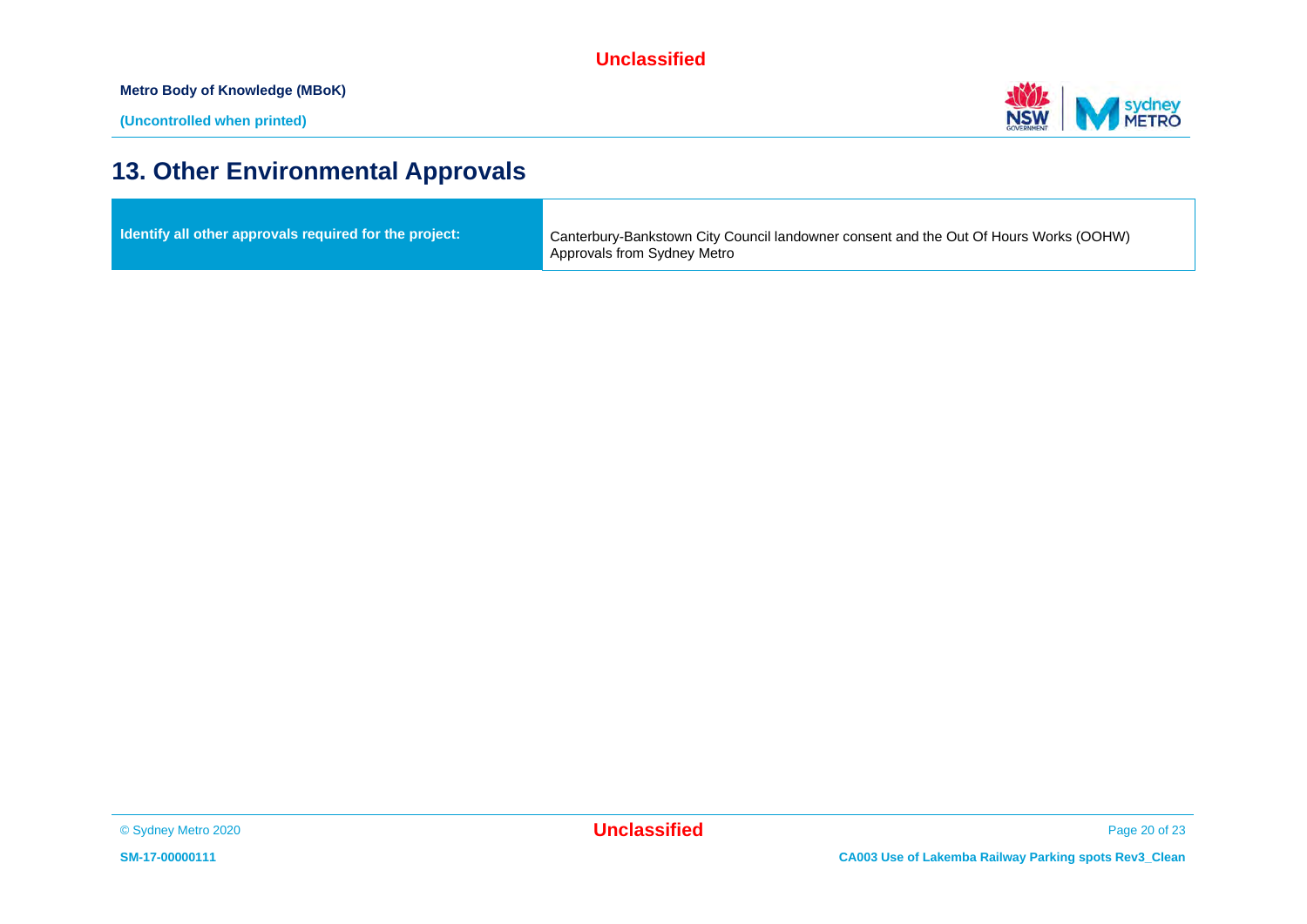

**(Uncontrolled when printed)**

# **Author certification**

To be completed by person preparing checklist.

**I certify that to the best of my knowledge this Consistency Checklist:**

- **Examines and takes into account the fullest extent possible all matters affecting or likely to affect the environment as a result of activities associated with the Proposed Revision; and**
- **Examines the consistency of the Proposed Revision with the Approved Project; is accurate in all material respects and does not omit any material information.**

| Name:    | Jo-Ann Poole                 |            | Jo-Ann Poole |
|----------|------------------------------|------------|--------------|
| Title:   | <b>Environmental Advisor</b> | Signature: |              |
| Company: | HSE JV                       | Date:      | 15/10/2021   |

#### This section is for Sydney Metro only.

| Application supported and submitted by |                                          |           |            |  |  |
|----------------------------------------|------------------------------------------|-----------|------------|--|--|
| Name:                                  | Yvette Buchli                            | Date:     | 15/10/2021 |  |  |
| Title:                                 | Associate Director Planning<br>Approvals | Comments: |            |  |  |
| Signature:                             | ChvetteBuchli                            |           |            |  |  |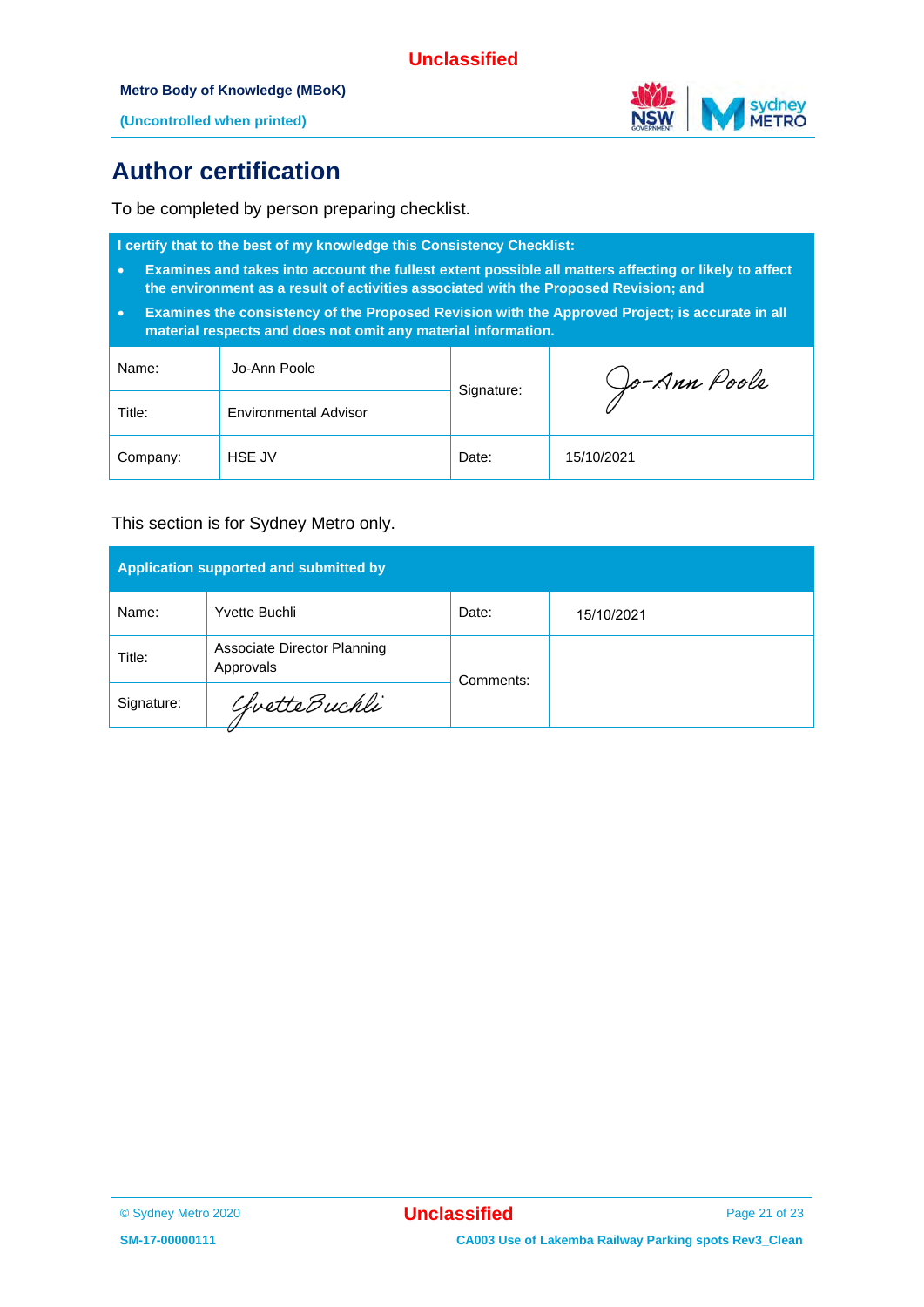Based on the above assessment, are the impacts and scope of the proposed activity/modification consistent with the existing Approved Project?

- Yes  $\quad \overline{X}$  The proposed activity/works are consistent and no further assessment is required.
- No $\Box$ The proposed works/activity is not consistent with the Approved Project. A modification or a new activity approval/ consent is required. Advise Project Manager of appropriate alternative planning approvals pathway to be undertaken.

| <b>Endorsed by</b> |                                                                              |           |                 |  |  |
|--------------------|------------------------------------------------------------------------------|-----------|-----------------|--|--|
| Name:              | Fil Cerone                                                                   | Date:     | 15 October 2021 |  |  |
| Title:             | Director, City &<br>Southwest, Sustainability<br>Environment and<br>Planning | Comments: |                 |  |  |
| Signature:         |                                                                              |           |                 |  |  |

<sup>©</sup> Sydney Metro 2020 **Unclassified** Page 22 of 23